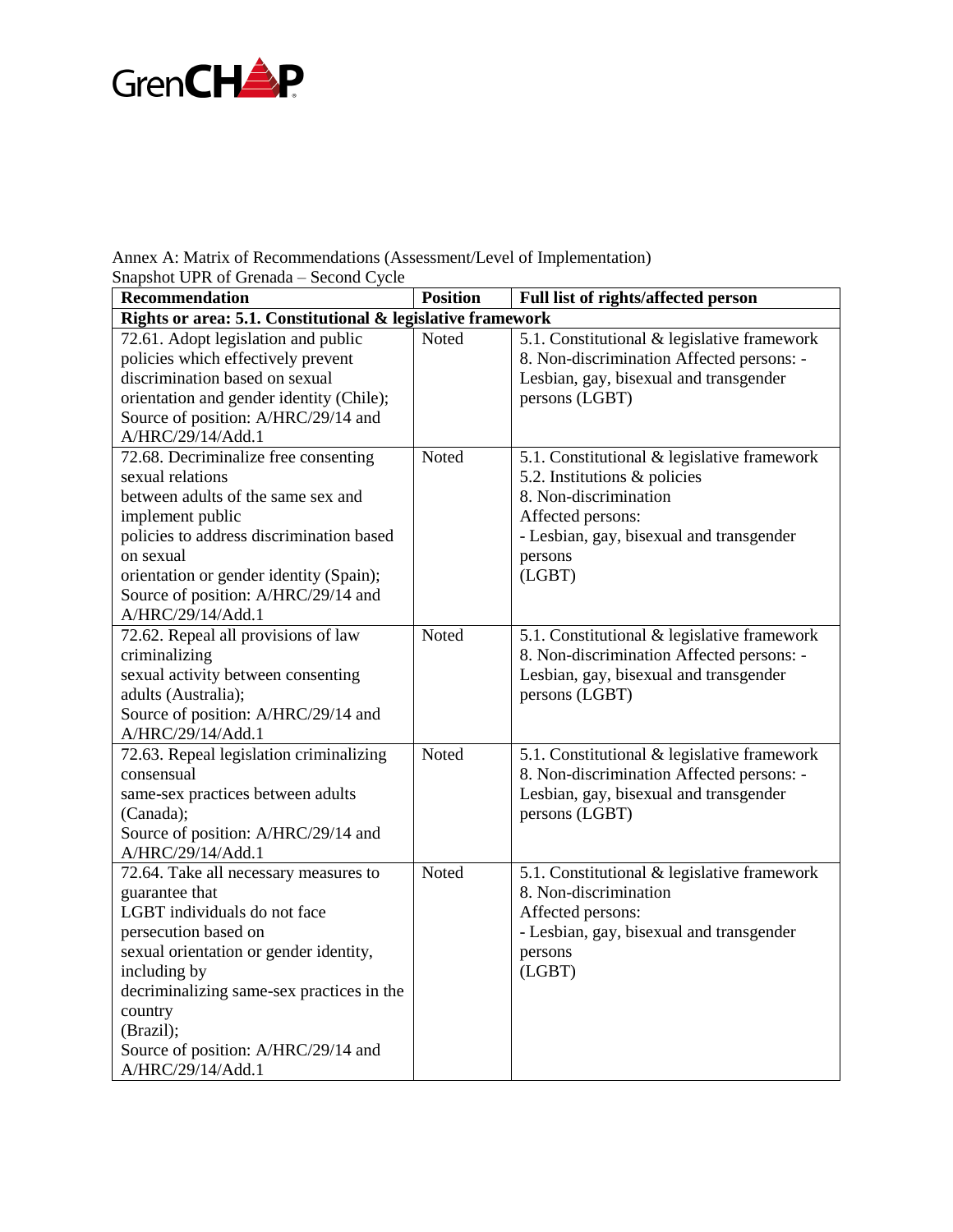| 72.65. Remove laws criminalizing same-      | Noted | 5.1. Constitutional & legislative framework |
|---------------------------------------------|-------|---------------------------------------------|
| sex                                         |       | 8. Non-discrimination                       |
| relationships (Sweden);                     |       | Affected persons:                           |
| Source of position: A/HRC/29/14 and         |       | - Lesbian, gay, bisexual and transgender    |
| A/HRC/29/14/Add.1                           |       | persons                                     |
|                                             |       | (LGBT)                                      |
| 72.66. Decriminalize homosexuality          | Noted | 5.1. Constitutional & legislative framework |
| (France);                                   |       | 8. Non-discrimination                       |
| Source of position: A/HRC/29/14 and         |       | Affected persons:                           |
| A/HRC/29/14/Add.1                           |       | - Lesbian, gay, bisexual and transgender    |
|                                             |       | persons                                     |
|                                             |       | (LGBT)                                      |
| 72.67. Repeal all legal provisions          | Noted | 5.1. Constitutional & legislative framework |
| criminalizing consensual sexual activity    |       | 8. Non-discrimination                       |
| between men and combat discrimination       |       | Affected persons:                           |
| on the basis of sexual orientation (Italy); |       | - Lesbian, gay, bisexual and transgender    |
| Source of position: A/HRC/29/14 and         |       | persons                                     |
| A/HRC/29/14/Add.1                           |       | (LGBT)                                      |
| 72.69. Repeal all legal provisions that     | Noted | 5.1. Constitutional & legislative framework |
| discriminate against persons on the         |       | 8. Non-discrimination                       |
| grounds of their sexual orientation,        |       | Affected persons:                           |
| including those in the Sexual Offences      |       | - Lesbian, gay, bisexual and transgender    |
| Act and in the Criminal Code (United        |       | persons                                     |
| Kingdom of Great Britain and Northern       |       | (LGBT)                                      |
| Ireland); Source of position:               |       |                                             |
| A/HRC/29/14 and A/HRC/29/14/Add.1           |       |                                             |
| 72.70. Include sexual orientation and       | Noted | 5.1. Constitutional & legislative framework |
| gender identity as one of the forbidden     |       | 8. Non-discrimination Affected persons: -   |
| grounds for discrimination as well as       |       | Lesbian, gay, bisexual and transgender      |
| amending the norms relating to the          |       | persons (LGBT)                              |
| criminalization of homosexual conduct       |       |                                             |
| between consenting persons (Uruguay);       |       |                                             |
| Source of position: A/HRC/29/14 and         |       |                                             |
| A/HRC/29/14/Add.1                           |       |                                             |
| 72.71. Amend its laws to ensure the         | Noted | 5.1. Constitutional & legislative framework |
| protection of the rights of LGBTI           |       | 8. Non-discrimination Affected persons: -   |
| persons by including sexual orientation     |       | Lesbian, gay, bisexual and transgender      |
| and gender identity as prohibited           |       | persons (LGBT)                              |
| grounds for discrimination and by           |       |                                             |
| decriminalizing same-sex relations          |       |                                             |
| (Ireland); Source of position:              |       |                                             |
| A/HRC/29/14 and A/HRC/29/14/Add.1           |       |                                             |
| 72.72. In consultation with civil society,  | Noted | 5.1. Constitutional & legislative framework |
| develop and pass legislation that           |       | 8. Non-discrimination Affected persons: -   |
| decriminalizes consensual samesex           |       | Lesbian, gay, bisexual and transgender      |
| sexual conduct (United States of            |       | persons (LGBT)                              |
| America); Source of position:               |       |                                             |
| A/HRC/29/14 and A/HRC/29/14/Add.1           |       |                                             |
| 72.74. Take measure to protect the          | Noted | 5.1. Constitutional & legislative framework |
| <b>LGBTI</b>                                |       | 8. Non-discrimination Affected persons: -   |